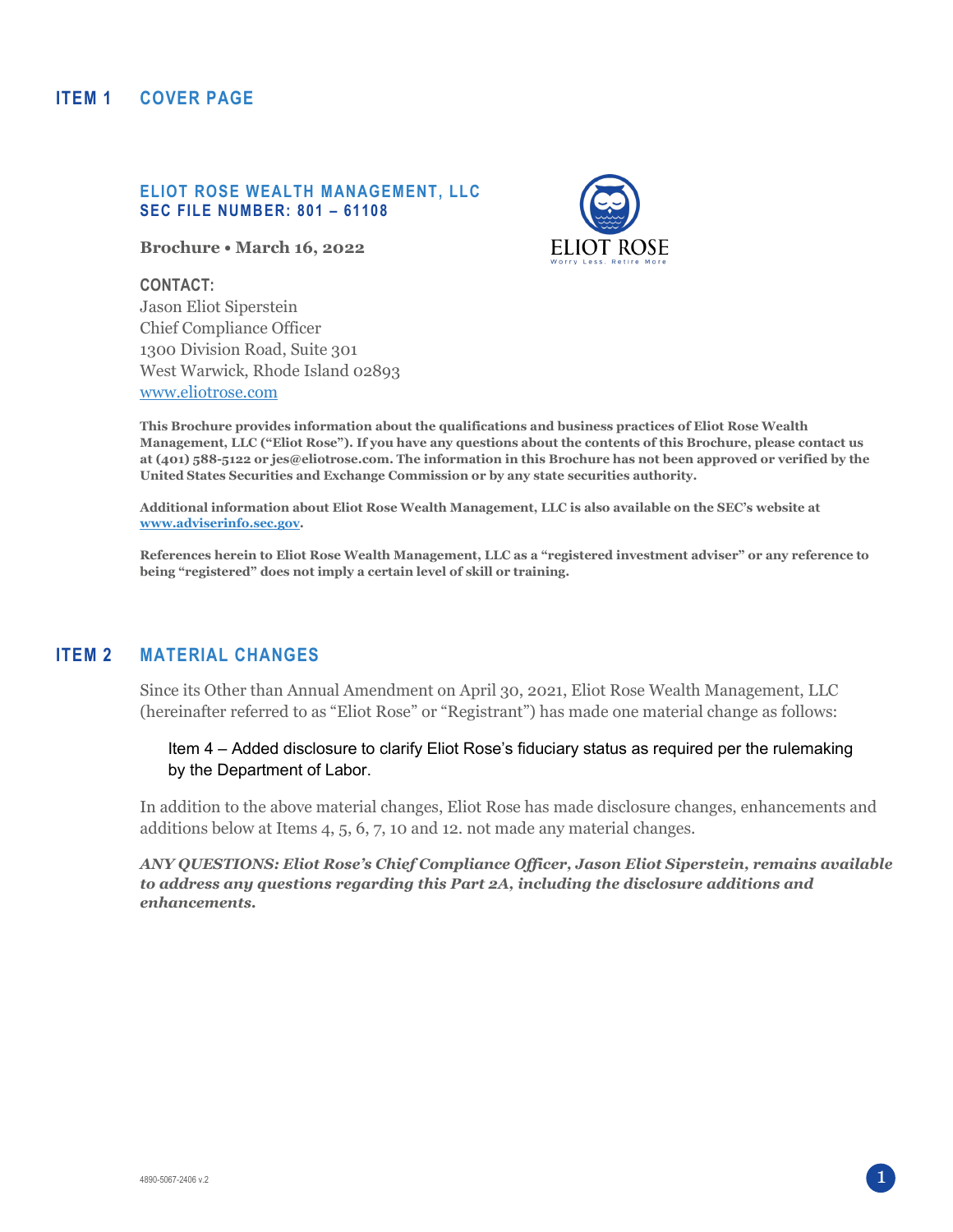# **ITEM 3 TABLE OF CONTENTS**

| <b>ITEM1</b>   | Cover Page                                                                            | $\mathbf{1}$   |
|----------------|---------------------------------------------------------------------------------------|----------------|
| <b>ITEM2</b>   | Material Changes                                                                      | $\mathbf{1}$   |
| <b>ITEM3</b>   | Table of Contents                                                                     | $\overline{2}$ |
| <b>ITEM4</b>   | <b>Advisory Business</b>                                                              | 3              |
| <b>ITEM 5</b>  | Fees and Compensation                                                                 | $\overline{7}$ |
| <b>ITEM6</b>   | Performance-Based Fees and Side-by-Side Management                                    | 8              |
| <b>ITEM7</b>   | Types of Clients                                                                      | 9              |
| <b>ITEM8</b>   | Methods of Analysis, Investment Strategies and Risk of Loss                           | 9              |
| <b>ITEM9</b>   | Disciplinary Information                                                              | 11             |
| <b>ITEM 10</b> | Other Financial Industry Activities and Affiliations                                  | 11             |
| <b>ITEM 11</b> | Code of Ethics, Participation or Interest in Client Transactions and Personal Trading | 12             |
| <b>ITEM 12</b> | <b>Brokerage Practices</b>                                                            | 13             |
| <b>ITEM 13</b> | Review of Accounts                                                                    | 15             |
| <b>ITEM 14</b> | Client Referrals and Other Compensation                                               | 16             |
| <b>ITEM 15</b> | Custody                                                                               | 16             |
| <b>ITEM 16</b> | <b>Investment Discretion</b>                                                          | 16             |
| <b>ITEM 17</b> | Voting Client Securities                                                              | 17             |
| <b>ITEM 18</b> | <b>Financial Information</b>                                                          | 17             |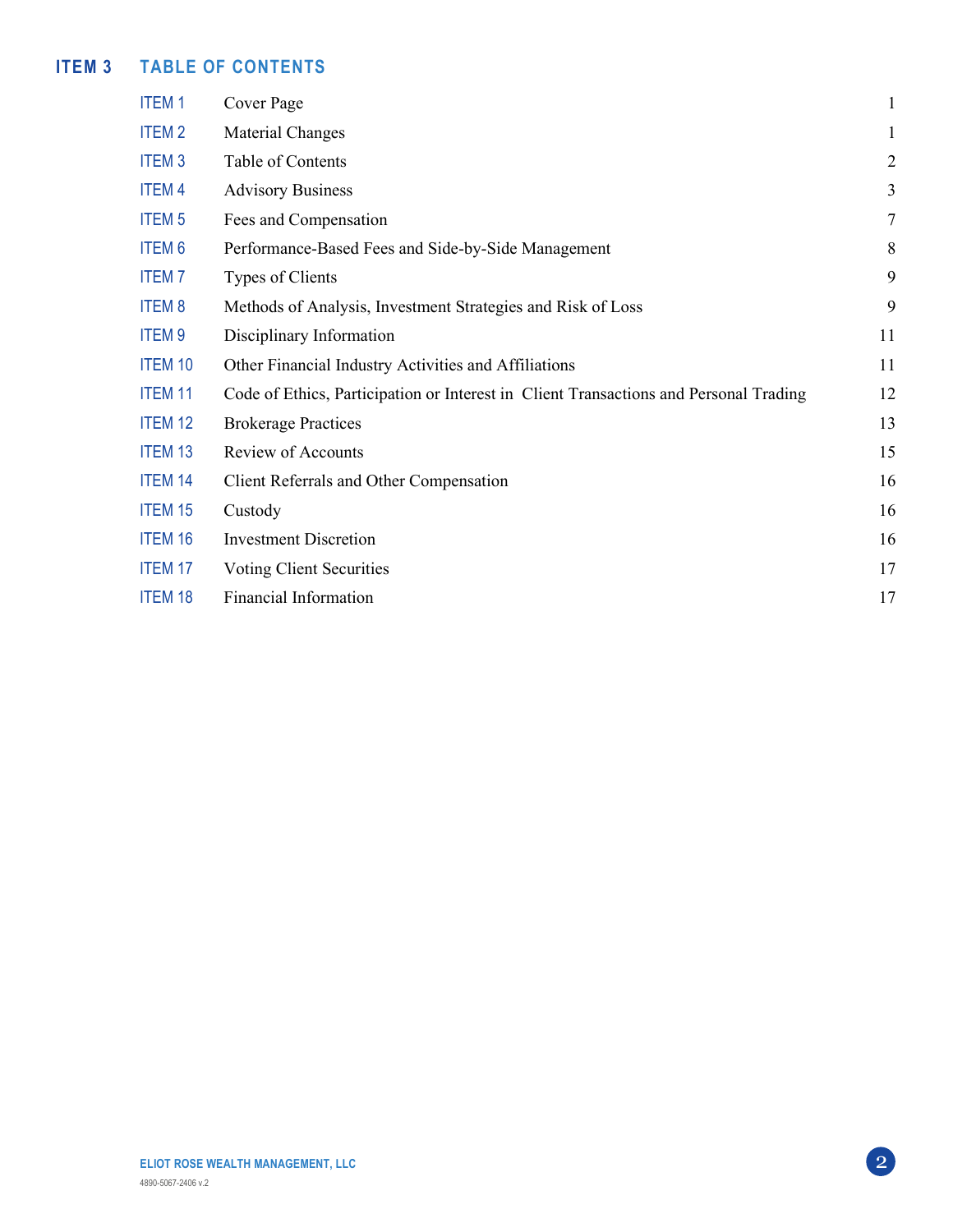## **ITEM 4 ADVISORY BUSINESS**

- A. Eliot Rose is a limited liability company formed on April 8, 2002 in the State of Rhode Island. Eliot Rose became registered as an Investment Adviser Firm in May 2002. Eliot Rose is principally owned by Gary Siperstein and Jason Siperstein, Eliot Rose's Managing Member.
- B. As discussed below, Eliot Rose offers to its clients (individuals) financial planning and related consulting services and investment advisory services.

### **FINANCIAL PLANNING AND CONSULTING SERVICES**

Generally, each new client engagement with Eliot Rose will begin as a Financial Planning engagement which will last between three (3) and six (6) months and will terminate once the plan is delivered. Each Financial Planning engagement will include "Meet & Greet", "Discovery", "Design", and "Delivery". The services provided by Eliot Rose will take into account information collected from the client such as financial status, investment objectives, retirement needs, insurance needs and other financial planning objectives. The client is under no obligation to act upon our recommendations or purchase securities through Eliot Rose and / or its representatives. Our representatives will provide personal financial planning tailored to the individual needs of the client. These services may include all or a combination of any of the following:

- Cash Flow and Budget Analysis
- Risk Management and Insurance
- Investment Planning
- Retirement Planning
- Income Tax Planning
- Estate and Charitable Giving Planning
- Assistance to Loved Ones

**Legal Review:** Eliot Rose will not engage in any activity deemed to be the practice of law; however, Eliot Rose will assist client families with legal reviews related to their investments, business interests, and professional and charitable activities. This process will include educating clients regarding their rights, obligations and potential risks, as well as assisting them in engaging appropriate outside legal counsel.

**Liquidity Management:** Eliot Rose remains available to advise clients on their daily and monthly cash management requirements, ensuring that liquidity is maintained to support outflows. Reconciliation of cash accounts may be offered to clients with significant cash management systems involving multiple providers.

Prior to engaging Eliot Rose to provide planning or consulting services, clients are generally required to enter into a *Financial Planning Agreemen*t with Eliot Rose setting forth the terms and conditions of the engagement (including termination), describing the scope of the services to be provided, and the portion of the fee that is due from the client prior to Eliot Rose commencing services.

**Please Note**: Eliot Rose **does not** serve as an attorney, accountant, or insurance agent, and no portion of our services should be construed as same. Accordingly, Eliot Rose **does not** prepare legal documents, prepare tax returns, or sell insurance products. To the extent requested by a client, we may recommend the services of other professionals for non-investment implementation purpose (i.e. attorneys, accountants, insurance, etc.) including, DPL Insurance, an unaffiliated insurance company for certain insurance products. The client is under no obligation to engage the services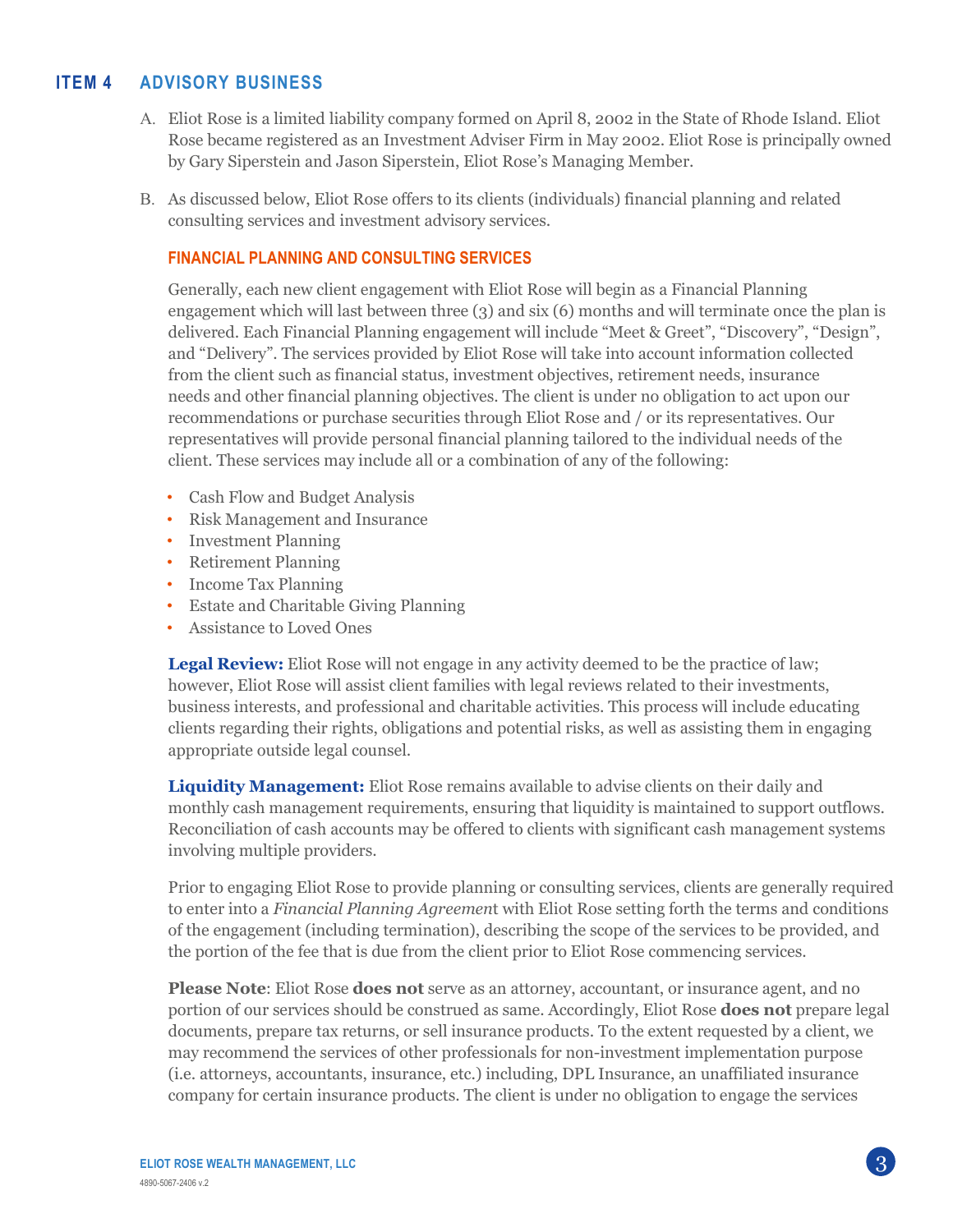of any such recommended professional. Additionally, the client retains absolute discretion over all such implementation decisions and is free to accept or reject any recommendation from Eliot Rose and/or its representatives. At all times, the engaged licensed professional[s] (i.e. attorney, accountant, insurance agent, etc.), and **not** Eliot Rose, shall be responsible for the quality and competency of the services provided. If the client engages any professional (i.e. attorney, accountant, insurance agent, etc.), recommended or otherwise, and a dispute arises thereafter relative to such engagement, the client agrees to seek recourse exclusively from the engaged professional. At all times, the engaged licensed professional[s] (i.e. attorney, accountant, insurance agent, etc.), and **not** Eliot Rose, shall be responsible for the quality and competency of the services provided. Clients are reminded that they may purchase recommended insurance products through other broker-dealers and/or insurance agents. **PLEASE ALSO NOTE:** It remains the client's responsibility to promptly notify Eliot Rose if there is ever any change in their financial situation or investment objectives for the purpose of reviewing, evaluating or revising Eliot Rose's previous recommendations and/or services.

*ANY QUESTIONS: Registrant's Chief Compliance Officer, Jason Eliot Siperstein, remains available to address any questions that a client or prospective client may have regarding the above conflicts of interest.* 

### **INVESTMENT ADVISORY SERVICES**

During the Financial Planning process, Eliot Rose may recommend its investment management services. If specifically agreed to in writing with the client, Eliot Rose will transition the client into an Investment Management with Financial Planning engagement on a *fee-only* basis. Eliot Rose's annual investment advisory fee is based upon a percentage (%) of the market value of the assets placed under Eliot Rose's management. *Under this engagement, client will receive ongoing financial planning and consulting.*

Eliot Rose's annual investment advisory fee shall include investment advisory services and the client will be charged an additional fee, as set forth in Item 5 below, for financial planning and consulting services. In the event that the client requires extraordinary planning and/or consultation services (to be determined in the sole discretion of Eliot Rose), Eliot Rose may determine to charge for such additional services, the dollar amount of which shall be set forth in a separate written notice to the client.

To commence the investment advisory process, Registrant will ascertain each client's investment objective(s) and then allocate the client's assets consistent with the client's designated investment objective(s). Once allocated, Registrant provides ongoing supervision of the account(s). Before engaging Registrant to provide investment advisory services, clients are required to enter into an *Investment Management with Financial Planning Agreement* with Eliot Rose setting forth the terms and conditions of the engagement (including termination), describing the scope of the services to be provided, and the fee that is due from the client.

#### **MISCELLANEOUS**

#### **Retirement Plan Rollovers – No Obligation / Potentialfor Conflict of Interest**:

A client or prospective client leaving an employer typically has four options regarding an existing retirement plan (and may engage in a combination of these options): (i) leave the money in the former employer's plan, if permitted, (ii) roll over the assets to the new employer's plan, if one is available and rollovers are permitted, (iii) roll over to an Individual Retirement Account ("IRA"), or (iv) cash out the account value (which could, depending upon the client's age, result in adverse tax consequences). If Eliot Rose recommends that a client roll over their retirement plan assets into an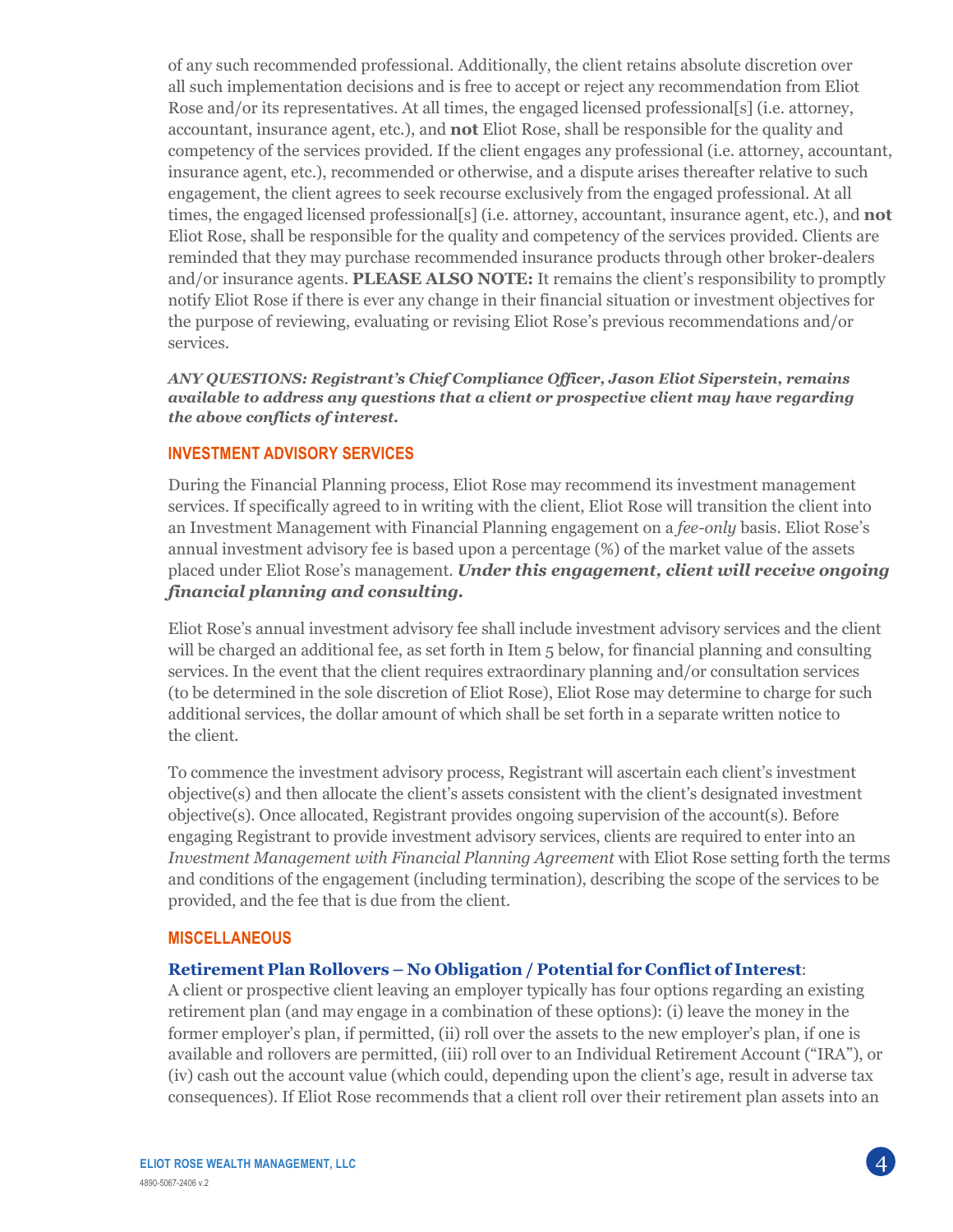account to be managed by Eliot Rose, such a recommendation creates a conflict of interest if Eliot Rose will earn a new (or increase its current) compensation as a result of the rollover. If Registrant provides a recommendation as to whether a client should engage in a rollover or not, Registrant is acting as a fiduciary within the meaning of Title I of the Employee Retirement Income Security Act and/or the Internal Revenue Code, as applicable, which are laws governing retirement accounts. **No client is under any obligation to roll over retirement plan assets to an account managed by Eliot Rose.**

#### *Eliot Rose's Chief Compliance Officer, Jason Eliot Siperstein, remains available to address any questions that a client or prospective client may have regarding the potential conflict of interest presented by such rollover recommendations.*

**Fiduciary Status:** Per the DOL: "When we provide investment advice to you regarding your retirement plan account or individual retirement account, we are fiduciaries within the meaning of Title I of the Employee Retirement Income Security Act and/or the Internal Revenue Code, as applicable, which are laws governing retirement accounts. The way we make money creates some conflicts with your interests, so we operate under a special rule that requires us to act in your best interest and not put our interest ahead of yours." Accordingly, relative to retirement accounts, "we must:

- Meet a professional standard of care when making investment recommendations (give prudent advice);
- Never put our financial interests ahead of yours when making recommendations (give loyal advice);
- Avoid misleading statements about conflicts of interest, fees, and investments;
- Follow policies and procedures designed to ensure that we give advice that is in your best interest;
- Charge no more than is reasonable for our services; and
- Give you basic information about conflicts of interest."

*No client is under any obligation to roll over retirement plan assets to an account managed by Eliot Rose. Eliot Rose's Chief Compliance Officer, Jason Eliot Siperstein, remains available to address any questions that a client or prospective client may have regarding the potential conflict of interest presented by such rollover recommendations.*

**Use of Mutual and Exchange Traded Funds:** Eliot Rose utilizes mutual funds and exchange traded funds for its client portfolios. In addition to Registrant's investment advisory fee described below, and transaction and/or custodial fees discussed below, clients will also incur, relative to all mutual fund and exchange traded fund purchases, charges imposed at the fund level (e.g. management fees and other fund expenses).While we may allocate investment assets to mutual funds and exchange traded funds ("ETFs") that are not available directly to the public, Eliot Rose may also allocate investment assets to publicly-available mutual funds and ETFs that the client could purchase without engaging Eliot Rose as an investment Eliot Rose. However, if a client or prospective client determines to purchase publicly available mutual funds or ETFs without engaging Eliot Rose as an investment advisor, the client or prospective client would not receive the benefit of Eliot Rose's initial and ongoing investment advisory services with respect to management of the asset.

**Custodian Charges-Additional Fees:** As discussed below at Item 12 below, when requested to recommend a broker-dealer/custodian for client accounts, Registrant generally recommends that *Schwab* serve as the broker-dealer/custodian for client investment management assets. Brokerdealers such as *Schwab* may charge brokerage commissions, transaction, and/or other type fees for effecting certain types of securities transactions (i.e., including transaction fees for certain mutual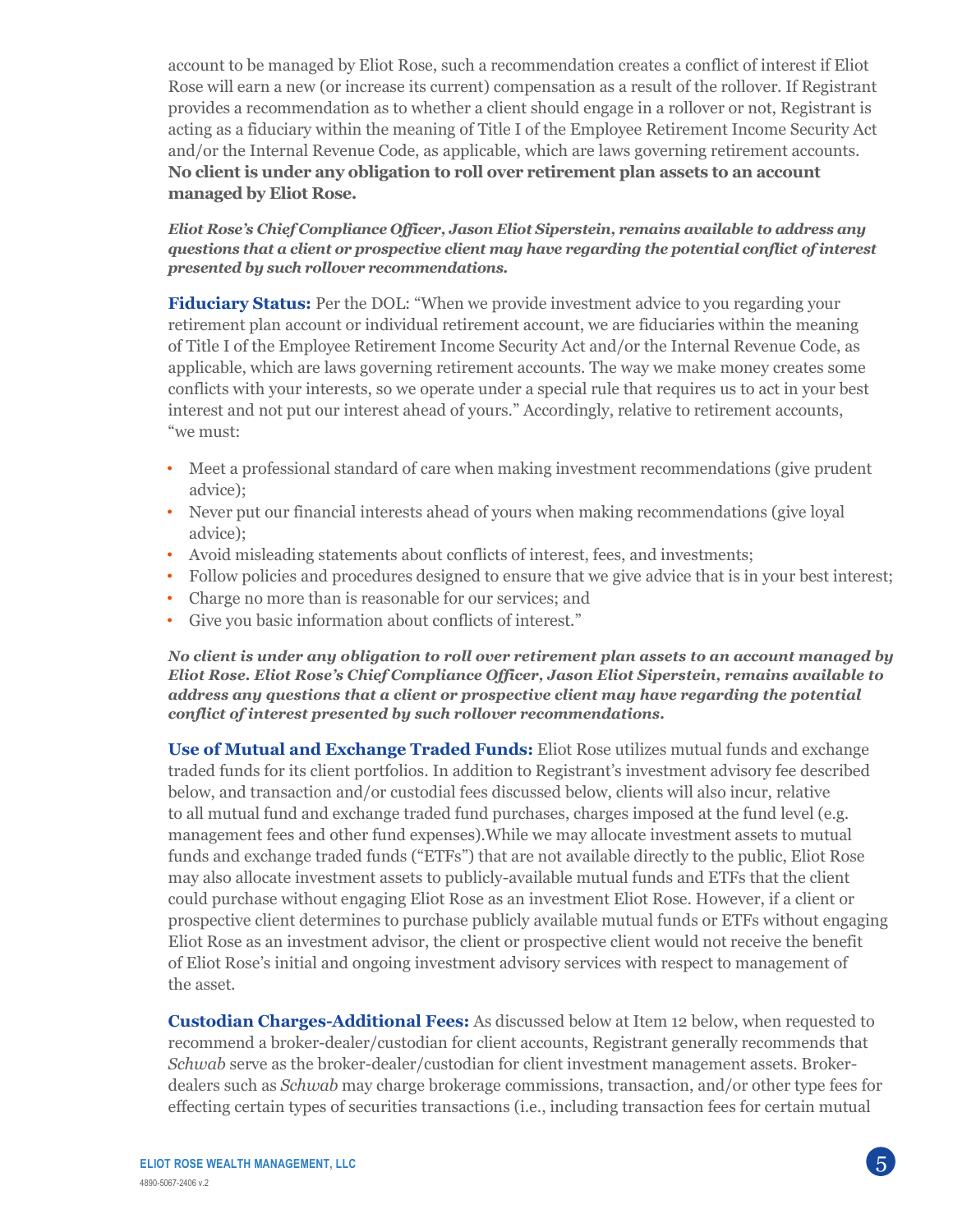funds, and mark-ups and mark-downs charged for fixed income transactions, etc.). The types of securities for which transaction fees, commissions, and/or other type fees (as well as the amount of those fees) shall differ depending upon the broker-dealer/custodian (while certain custodians, including *Schwab*, do not currently charge fees on individual equity transactions, others do). These fees/charges are in addition to Registrant's investment advisory fee at Item 5 below. Registrant does not receive any portion of these fees/charges.

### *ANY QUESTIONS: Registrant's Chief Compliance Officer, Jason Siperstein, remains available to address any questions that a client or prospective client may have regarding the above.*

**Portfolio Activity.** Eliot Rose has a fiduciary duty to provide services consistent with the client's best interest. As part of its investment advisory services, Eliot Rose will review client portfolios on an ongoing basis to determine if any changes are necessary based upon various factors, including, but not limited to, investment performance, fund manager tenure, style drift, account additions/ withdrawals, and/or a change in the client's investment objective. Based upon these factors, there may be extended periods of time when Eliot Rose determines that changes to a client's portfolio are neither necessary nor prudent. Of course, as indicated below, there can be no assurance that investment decisions made by Eliot Rose will be profitable or equal any specific performance level(s). Clients remain subject to the fees described in Item 5 below during periods of account inactivity.

**Cash Positions**. Registrant continues to treat cash as an asset class. As such, unless determined to the contrary by Registrant, all cash positions (money markets, etc.) shall continue to be included as part of assets under management for purposes of calculating Registrant's advisory fee. Depending upon current yields, at any point in time, Registrant's advisory fee could exceed the interest paid by the client's money market fund. At any specific point in time, depending upon perceived or anticipated market conditions/events (there being **no guarantee** that such anticipated market conditions/events will occur), the Registrant may maintain cash positions for defensive purposes. In addition, while assets are maintained in cash, such amounts could miss market advances.

**Client Obligations**. In performing its services, Eliot Rose shall not be required to verify any information received from the client or from the client's other professionals and is expressly authorized to rely thereon. Moreover, each client is advised that it remains their responsibility to promptly notify Eliot Rose if there is ever any change in their financial situation or investment objectives for the purpose of reviewing, evaluating or revising Eliot Rose's previous recommendations and/or services.

**Disclosure Statement**. A copy of Eliot Rose's written Privacy Notice, Disclosure Brochure as set forth on Parts 2A and 2B of Form ADV and Form CRS ("Client Relationship Summary") shall be provided to each client or prospective client prior to, or contemporaneously with, the execution of the *Investment Advisory Agreement or Financial Planning and Consulting Agreement*. Any client who has not received a copy of Registrant's written Brochure at least 48 hours prior to executing the *Investment Advisory Agreement or Financial Planning and Consulting Agreement* shall have five business days subsequent to executing the agreement to terminate the Registrant's services without penalty.

- C. Eliot Rose shall provide investment advisory services specific to the needs of each client. Prior to providing investment advisory services, an investment adviser representative will ascertain each client's investment objective(s). Thereafter, Eliot Rose shall allocate and/or recommend that the client allocate investment assets consistent with the designated investment objective(s).
- D. Eliot Rose does not participate in a wrap fee program.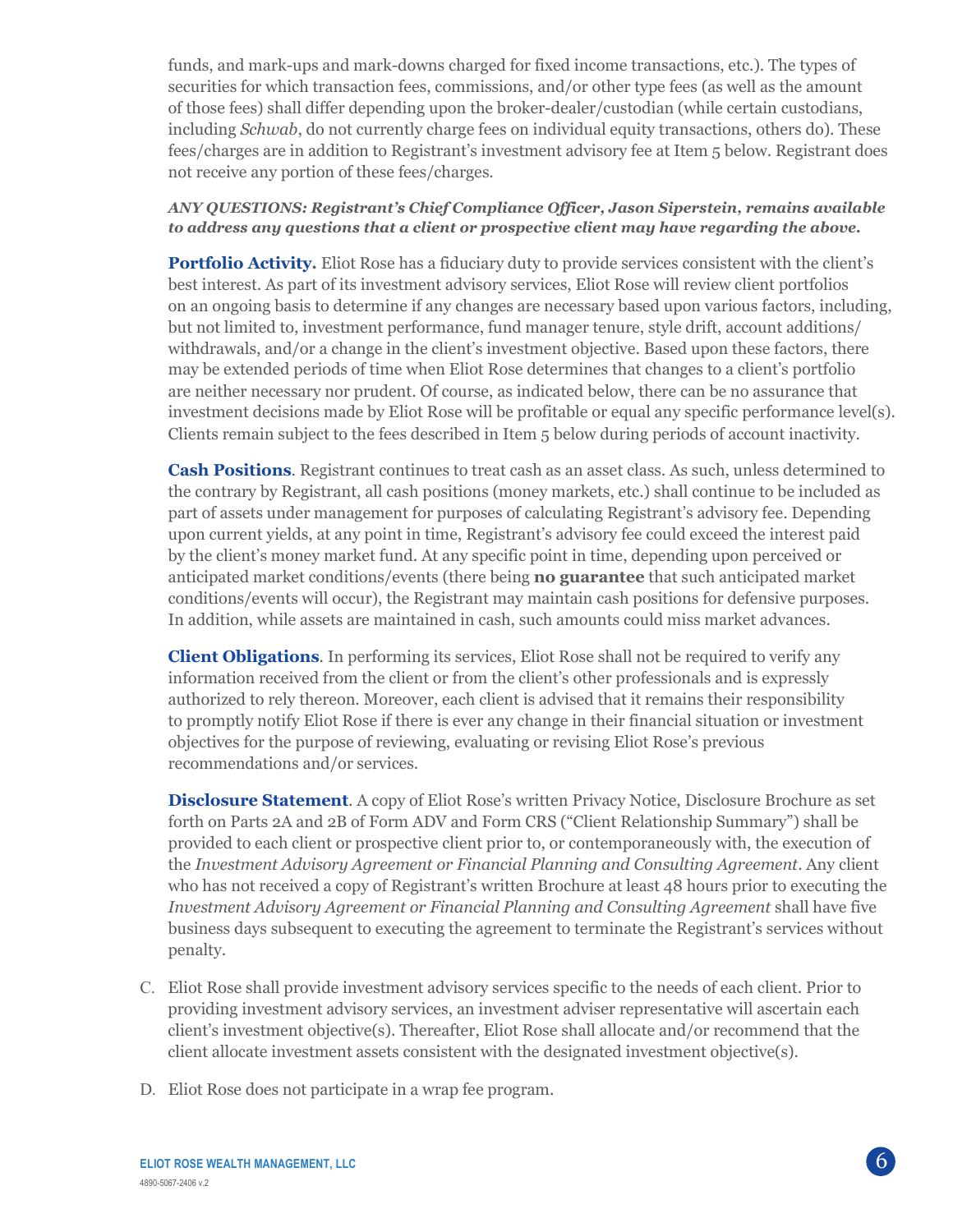E. As of December 31, 2021, Eliot Rose had \$116,885,289 in assets under management on a discretionary basis.

## **ITEM 5 FEES AND COMPENSATION**

#### **A.**

### **FINANCIAL PLANNING (STAND-ALONE)**

Eliot Rose *may* determine to provide financial planning and/or consulting services (including investment and non-investment related matters, including estate planning, insurance planning, etc.) on a stand-alone fee basis. Eliot Rose's planning and consulting fees are negotiable, but generally require a fee of \$5,400, payable in two (2) installments.

**Online Credit Card Payment Clearing Platform.** Stand-Alone Financial Planning and Consulting Services clients may elect to pay financial planning and consulting fees online through AdvicePay, Inc. ("AP"), a third-party service provider. AP provides a cloud-based application to facilitate Automated Clearing House ("ACH") and credit card payments on Eliot Rose' behalf. Fees for Investment Advisory Services will continue to be debited directly from client accounts and are not eligible for ACH or credit card payment. Please see Item 5.B for further discussion concerning our billing practices.

### **INVESTMENT ADVISORY SERVICES**

Eliot Rose may be engaged to provide discretionary investment advisory services in addition to Financial Planning and Consulting services on a *fee-only* basis. Unless Registrant agrees otherwise, in writing, Registrant shall debit the account directly for its advisory fee. Eliot Rose's annual investment advisory fee, which includes Financial Planning and Consulting, shall be based upon a percentage (%) of the market value and type of assets placed under Eliot Rose's management (between negotiable and 1.25%) as follows:

| <b>ACCOUNT VALUE</b>           | <b>ANNUAL FEE</b> |
|--------------------------------|-------------------|
| Up to \$499,999                | 1.25%             |
| Next $$500,000 - $1,999,999$   | $1.00\%$          |
| Next $$2,000,000 - $3,999,999$ | 0.75%             |
| Next $$4,000,000 - $4,999,999$ | 0.65%             |
| Next \$5,000,000 (or greater)  | $0.50\%$          |

Eliot Rose does not require an annual minimum fee for investment advisory services.

Eliot Rose's annual investment advisory fee is negotiable at Eliot Rose's discretion, depending upon objective and subjective factors including but not limited to: the amount of assets to be managed; portfolio composition; the scope and complexity of the engagement; the anticipated number of meetings and servicing needs; related accounts; grandfathered fee schedules, employee, family members, courtesy accounts, competition, future earning capacity; anticipated future additional assets; the professional(s) rendering the service(s); prior relationships with Eliot Rose and/or its representatives, and negotiations with the client. Certain legacy clients may have accepted different pre-existing service offerings from Eliot Rose and may therefore receive services under different fee schedules than as set forth above. As a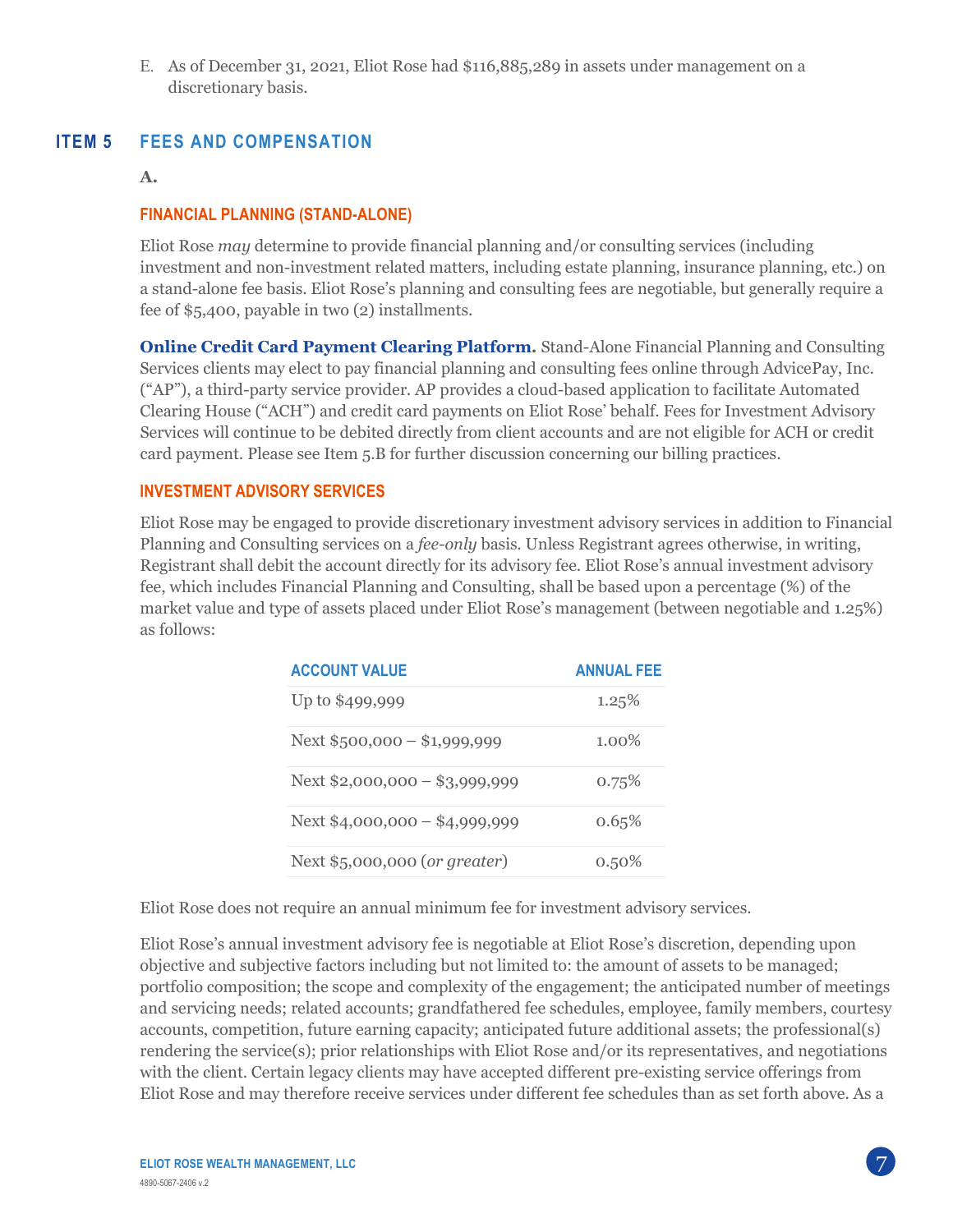result of these factors, similarly situated clients could pay different fees, the services to be provided by Eliot Rose to any particular client could be available from other advisers at lower fees, and certain clients may have fees different than those specifically set forth above.

### *Eliot Rose's Chief Compliance Officer, Jason Eliot Siperstein, remains available to address any questions that a client or prospective client may have regarding the above fee determination.*

- B. Clients may elect to have Eliot Rose's advisory fees deducted from their custodial account. Both Eliot Rose's *Investment Advisory Agreement* and the custodial/clearing agreement may authorize the custodian to debit the account for the amount of Eliot Rose's investment advisory fee and to directly remit that management fee to Eliot Rose in compliance with regulatory procedures. In the limited event that Eliot Rose bills the client directly, payment is due upon receipt of Eliot Rose's invoice. Eliot Rose shall deduct fees and/or bill clients for Investment Advisory Services quarterly in arrears, based upon the market value of the assets on the last business day of the previous quarter. As stated above in Item 4.B, Stand-Alone Financial Planning and Consulting Services clients may elect to pay financial planning and consulting fees online through AdvicePay, Inc. ("AP"), a third-party service provider. AP provides a cloud-based application to facilitate Automated Clearing House ("ACH") and credit card payments on Eliot Rose' behalf. Fees for Investment Advisory Services will continue to be debited directly from client accounts and are not eligible for ACH or credit card payment.
- C. As discussed below, unless the client directs otherwise or an individual client's circumstances require, Eliot Rose shall generally recommend that Charles Schwab and Co., Inc. ("*Schwab*") serve as the broker-dealer/custodian for client investment management assets. Broker-dealers such as *Schwab* charge brokerage commissions and/or transaction fees for effecting certain securities transactions (i.e. transaction fees are charged for certain no-load mutual funds, commissions are charged for individual equity and fixed income securities transactions). In addition to Eliot Rose's investment management fee, brokerage commissions and/or transaction fees, clients will also incur, relative to all mutual fund and exchange traded fund purchases, charges imposed at the fund level (e.g. management fees and other fund expenses).
- D. Eliot Rose shall deduct fees and/or bill clients quarterly in arrears for Investment Advisory Services, based upon the market value of the assets on the last business day of the previous quarter. The *Investment Advisory Agreement* between Eliot Rose and the client will continue in effect until terminated by either party by written notice in accordance with the terms of the *Investment Advisory Agreement*. Upon termination, Eliot Rose shall debit the account for the pro-rated portion of the unpaid advisory fee based upon the number of days that services were provided during the billing quarter.
- E. Eliot Rose has entered in an agreement with DPL Insurance to provide clients with certain insurance products including zero commission annuities. Eliot Rose pays a membership fee to DPL Insurance. Although, the client will not be billed directly for DPL Insurance services, Eliot Rose will include the value of the assets invested in the insurance products when calculating the client's total assets under management for billing purposes. This presents a conflict of interest because the more assets you have under our management, the more you will pay. The client is under no obligation to engage DPL for insurance products. The client retains absolute discretion over all such implementation decisions and is free to accept or reject any recommendation from Eliot Rose and/or its representatives.

## **ITEM 6 PERFORMANCE-BASED FEES AND SIDE-BY-SIDE MANAGEMENT**

Eliot Rose is not a party to any performance or incentive-related compensation arrangements with its clients.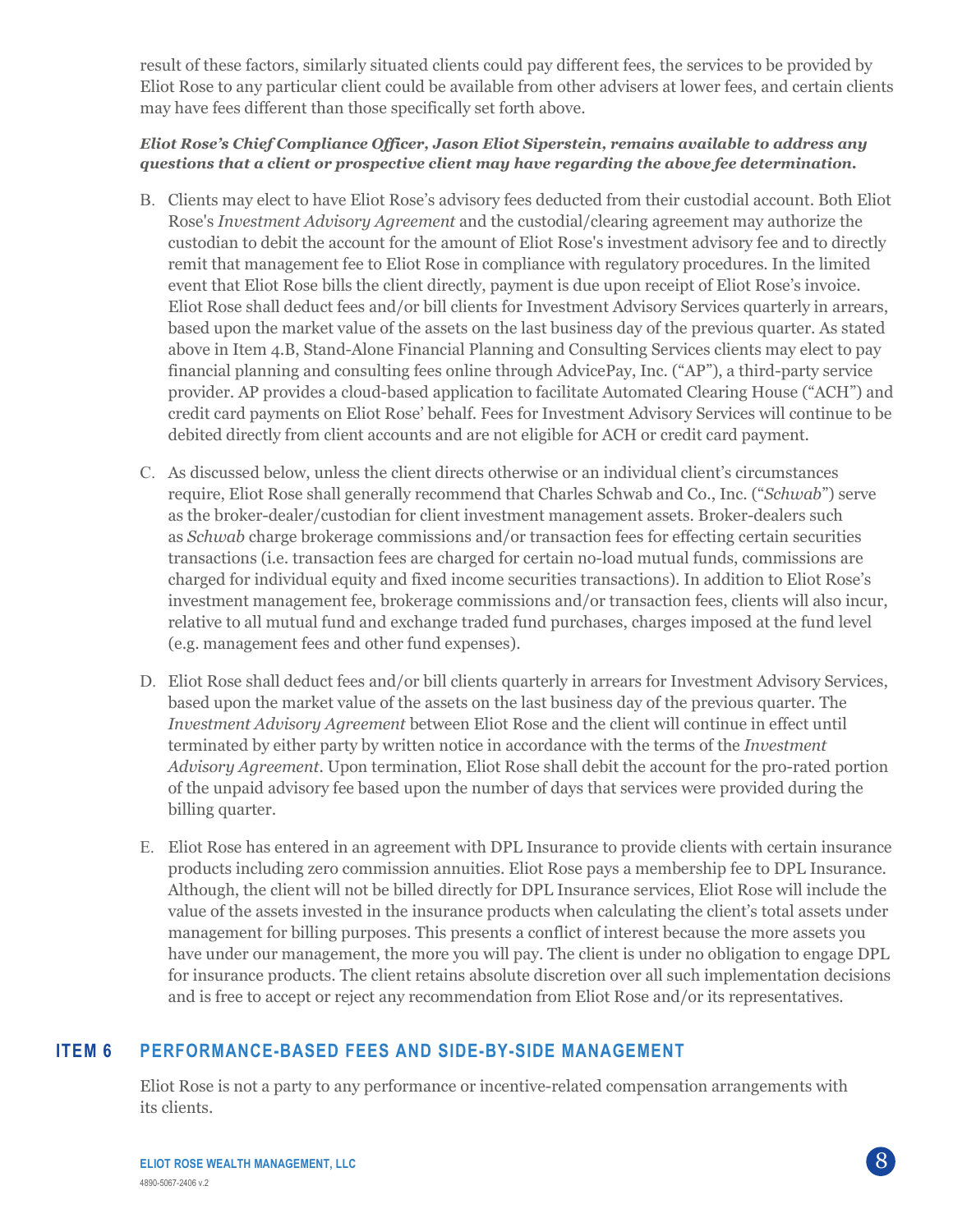# **ITEM 7 TYPES OF CLIENTS**

Eliot Rose's clients shall generally include individuals and business entities. Eliot Rose does not require a minimum asset level for Investment Advisory Services. Additionally, Eliot Rose does not require an annual minimum fee for investment advisory services. Eliot Rose shall generally price its advisory services based upon various objective and subjective factors. As a result, our clients could pay diverse fees based upon the type, amount and market value of their assets, the anticipated complexity of the engagement, the anticipated level and scope of the overall investment advisory services to be rendered, negotiations. Additional factors affecting pricing can include related accounts, employee accounts, competition, and negotiations. As a result of these factors, similarly situated clients could pay diverse fees, and the services to be provided by Registrant to any particular client could be available from other advisers at lower fees. All clients and prospective clients should be guided accordingly.

## **ITEM 8 METHODS OF ANALYSIS, INVESTMENT STRATEGIES AND RISK OF LOSS**

A. Eliot Rose's methods of analysis and investment strategies do not present any significant or unusual risks.

However, every method of analysis has its own inherent risks. To perform an accurate market analysis Eliot Rose must have access to current/new market information. Eliot Rose has no control over the dissemination rate of market information; therefore, unbeknownst to Eliot Rose, certain analyses may be compiled with outdated market information, limiting the value of Eliot Rose's analysis. Furthermore, an accurate market analysis can only produce a forecast of the direction of market values. There can be no assurances that a forecasted change in market value will materialize into actionable and/or profitable investment opportunities.

The approach to managing client portfolios is to optimize the risk-return relationship appropriate to investor's needs and goals. The policy will be to diversify globally employing a variety of asset classes. Mutual funds, exchange traded funds, or managed portfolios will be employed to implement the portfolio, and the chosen asset classes will be periodically rebalanced to maintain a more consistent risk/reward profile.

#### **METHODS OF ANALYSIS**

We choose investments for our clients' portfolio based on the following criteria:

- Past performance considered relative to other investments having the same investment objective. Consideration shall be given to both performance rankings over various time frames and consistency of performance.
- Costs relative to other funds with like objectives and investment styles.
- The manager's adherence to investment style and size objectives.
- The size of the proposed fund.
- The length of time the fund/manager has been in existence and length of time it has been under the direction of the current manager(s) and whether or not there have been material changes in the manager's organization and personnel.
- The historical volatility and downside risk of each proposed investment.
- How well each proposed investment complements other assets in the portfolio.
- The current economic environment.
- The likelihood of future investment success, relative to other opportunities.
- Potential for income tax costs relative to other funds with like objectives and investment styles.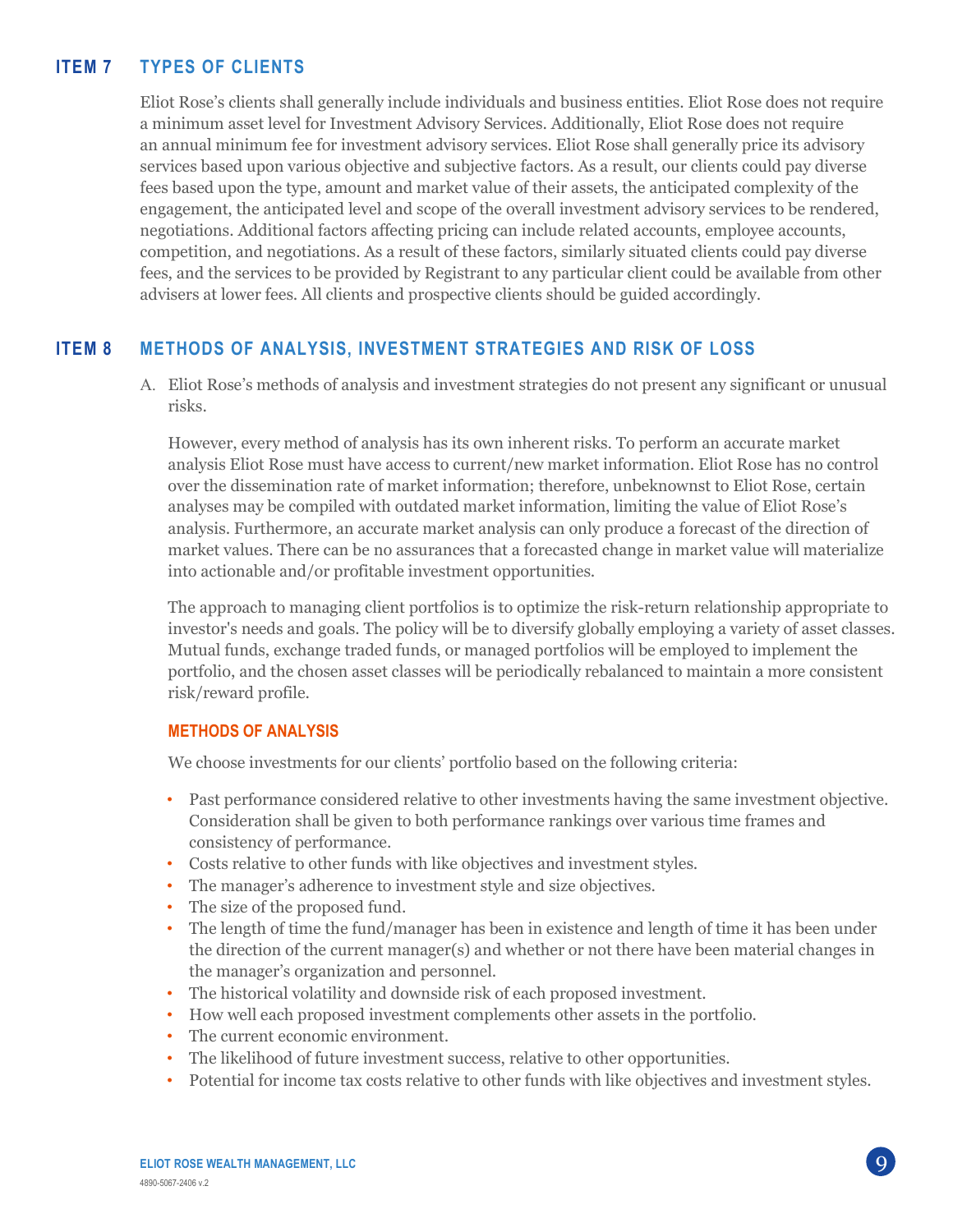B. Currently, Eliot Rose primarily allocates client investment assets among various individual equity (stocks), debt (bonds) and fixed income securities, mutual funds and/or exchange traded funds ("ETFs"), on a discretionary basis in accordance with the client's designated investment objective(s). Each type of security has its own unique set of risks associated with it. The following provides a short description of some of the underlying risks associated with investing in these types of securities:

**Market Risk**. The price of a security may drop in reaction to tangible and intangible events and conditions. This type of risk may be caused by external factors (such as economic or political factors) but may also be incurred because of a security's specific underlying investments. Additionally, each security's price can fluctuate based on market movement, which may or may not be due to the security's operations or changes in its true value. For example, political, economic and social conditions may trigger market events which are temporarily negative, or temporarily positive.

**Unsystematic Risk**. Unsystematic risk is the company-specific or industry-specific risk in a portfolio that the investor bears. Unsystematic risk is typically addressed through diversification. However, as indicated above, diversification does not guarantee better performance and cannot eliminate the risk of investment losses.

**Value Investment Risk**. Value stocks may perform differently from the market as a whole and following a value-oriented investment strategy may cause a portfolio to underperform growth stocks.

**Growth Investment Risk**. Prices of growth stocks tend to be higher in relation to their companies' earnings and may be more sensitive to market, political and economic developments than other stocks, making their prices more volatile.

**Small Company Risk.** Securities of small companies are often less liquid than those of large companies and this could make it difficult to sell a small company security at a desired time or price. As a result, small company stocks may fluctuate relatively more in price. In general, small capitalization companies are more vulnerable than larger companies to adverse business or economic developments and they may have more limited resources.

**Foreign Securities and Currencies Risk**. Foreign securities prices may decline or fluctuate because of: (i) economic or political actions of foreign governments, and/or (ii) less regulated or liquid securities markets. Investors holding these securities are also exposed to foreign currency risk (the possibility that foreign currency will fluctuate in value against the U.S. dollar).

**Interest Rate Risk.** Fixed income securities and fixed income-based securities are subject to interest rate risk because the prices of fixed income securities tend to move in the opposite direction of interest rates. When interest rates rise, fixed income security prices tend to fall. When interest rates fall, fixed income security prices tend to rise. In general, fixed income securities with longer maturities are more sensitive to these price changes.

**Inflation Risk.** When any type of inflation is present, a dollar at present value will not carry the same purchasing power as a dollar in the future, because that purchasing power erodes at the rate of inflation.

**Reinvestment Risk**. Future proceeds from investments may have to be reinvested at a potentially lower rate of return (i.e. interest rate), which primarily relates to fixed income securities.

**Credit Risk**. The issuer of a security may be unable to make interest payments and/or repay principal when due. A downgrade to an issuer's credit rating or a perceived change in an issuer's financial strength may affect a security's value and impact performance. Credit risk is considered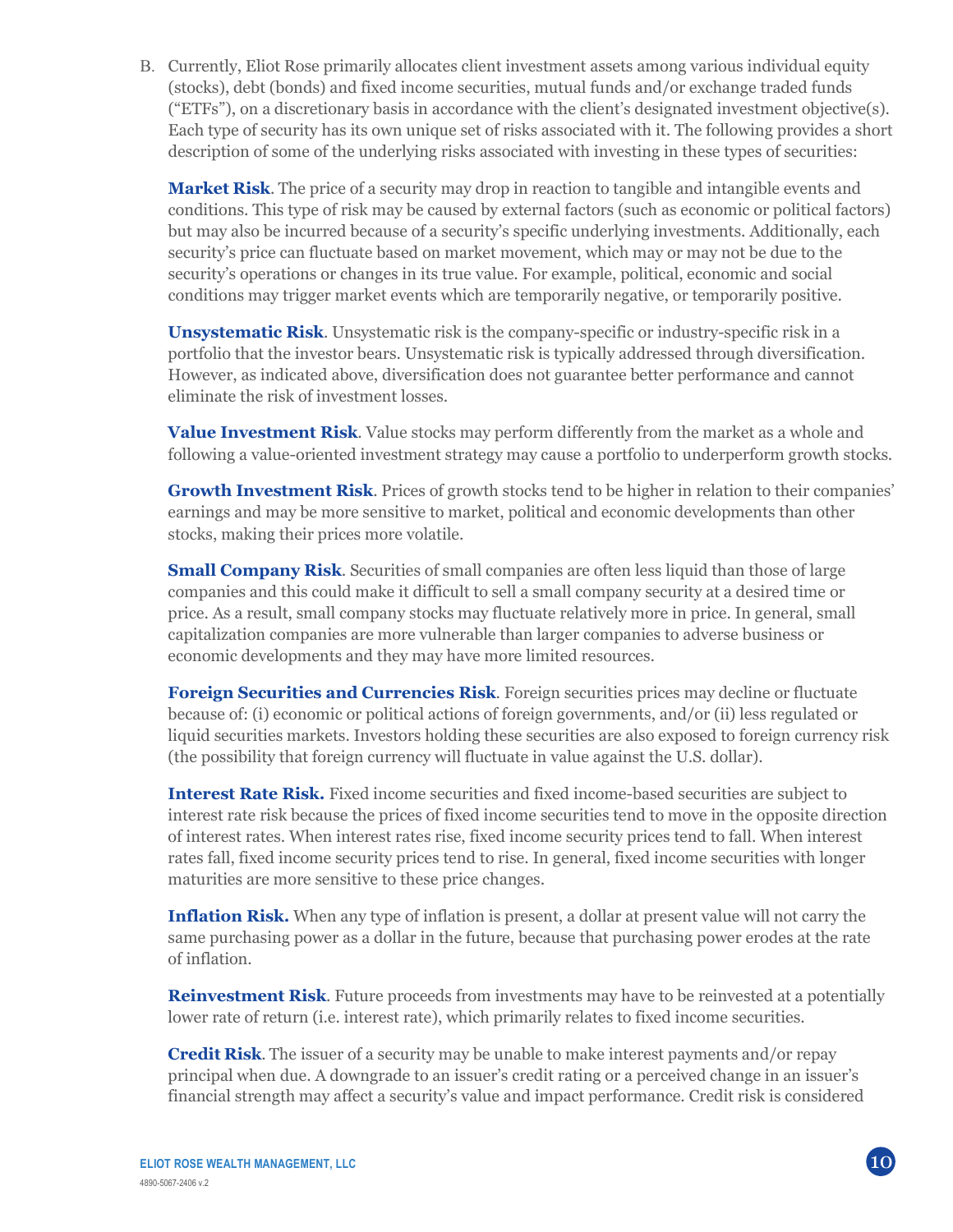greater for fixed income securities with ratings below investment grade. Fixed income securities that are below investment grade involve higher credit risk and are considered speculative.

**Call Risk**. During periods of falling interest rates, a bond issuer will call or repay a higher-yielding bond before its maturity date, forcing the investment to reinvest in bonds with lower interest rates than the original obligations.

**Regulatory Risk**. Changes in laws and regulations from any government can change the market value of companies subject to such regulations. Certain industries are more susceptible to government regulation. For example, changes in zoning, tax structure or laws may impact the return on investments.

**Mutual Fund Risk**. Mutual funds are operated by investment companies that raise money from shareholders and invests it in stocks, bonds, and/or other types of securities. Each fund will have a manager that trades the fund's investments in accordance with the fund's investment objective. Mutual funds charge a separate management fee for their services, so the returns on mutual funds are reduced by the costs to manage the funds. While mutual funds generally provide diversification, risks can be significantly increased if the fund is concentrated in a particular sector of the market. Mutual funds that are sold through brokers are called load funds, and those sold to investors directly from the fund companies are called no-load funds. Mutual funds come in many varieties. Some invest aggressively for capital appreciation, while others are conservative and are designed to generate income for shareholders. In addition, the client's overall portfolio may be affected by losses of an underlying fund and the level of risk arising from the investment practices of an underlying fund (such as the use of derivatives).

**Exchange Traded Fund Risk**. ETFs are marketable securities that are designed to track, before fees and expenses, the performance or returns of a relevant index, commodity, bonds or basket of assets, like an index fund. Unlike mutual funds, ETFs trade like common stock on a stock exchange. ETFs experience price changes throughout the day as they are bought and sold. In addition to the general risks of investing, there are specific risks to consider with respect to an investment in ETFs, including, but not limited to: (i) an ETF's shares may trade at a market price that is above or below its net asset value; (ii) the ETF may employ an investment strategy that utilizes high leverage ratios; or (iii) trading of an ETF's shares may be halted if the listing exchange's officials deem such action appropriate, the shares are de-listed from the exchange, or the activation of market-wide "circuit breakers" (which are tied to large decreases in stock prices) halts stock trading generally.

## **ITEM 9 DISCIPLINARY INFORMATION**

Eliot Rose has not been the subject of any disciplinary actions.

## **ITEM 10 OTHER FINANCIAL INDUSTRY ACTIVITIES AND AFFILIATIONS**

- A. Neither Eliot Rose, nor its representatives, are registered or have an application pending to register, as a broker-dealer or a registered representative of a broker-dealer.
- B. Neither Eliot Rose, nor its representatives, are registered or have an application pending to register, as a futures commission merchant, commodity pool operator, a commodity trading advisor, or a representative of the foregoing.
- C. As indicated at Item 4 above, Registrant does not serve as an attorney, accountant, or insurance agent, and no portion of our services should be construed as same. Accordingly, Registrant does not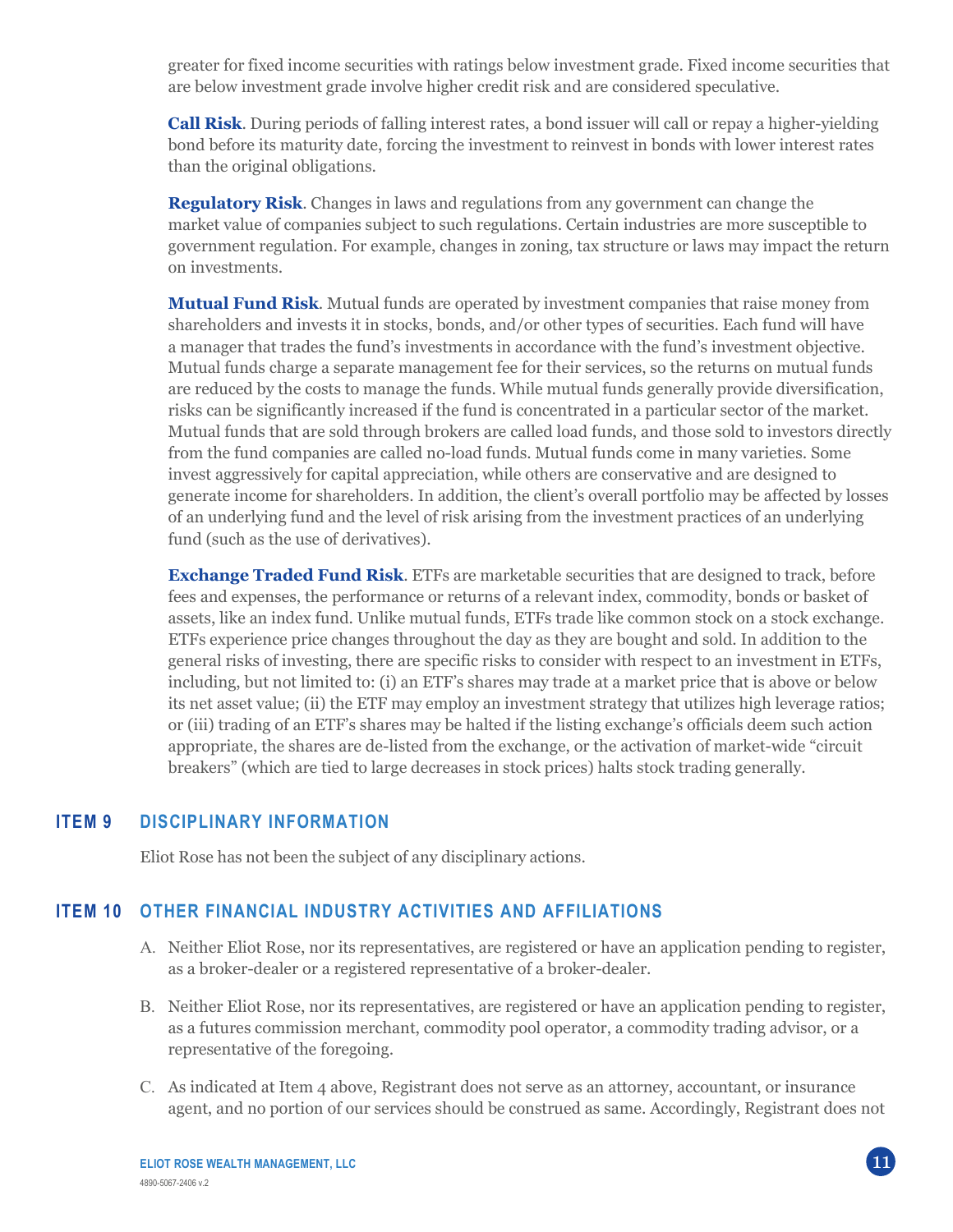prepare legal documents, prepare tax returns, or sell insurance products. Eliot Rose has entered in an agreement with DPL Insurance, a third-party provider of a platform of insurance consultation services to investment advisers. For providing platform services to Eliot Rose, DPL receives service fees from the insurers that offer their commission free products though the platform. These service fees are based on the insurance premiums received by the insurers from Eliot Rose's clients. This presents a conflict of interest because the more assets you have under our management, the more you will pay. Eliot Rose will include the value of the assets invested in the insurance products when calculating the client's total assets under management for billing purposes however, Eliot Rose will not receive compensation. The client is under no obligation to engage Eliot Rose or DPL for insurance products. The client retains absolute discretion over all such implementation decisions and is free to accept or reject any recommendation from Eliot Rose and/or its representatives.

D. Eliot Rose does not receive, directly or indirectly, compensation from investment advisors that it recommends or selects for its clients.

### **ITEM 11 CODE OF ETHICS, PARTICIPATION OR INTEREST IN CLIENT TRANSACTIONS AND PERSONAL TRADING**

A. Eliot Rose maintains an investment policy relative to personal securities transactions. This investment policy is part of Eliot Rose's overall Code of Ethics, which serves to establish a standard of business conduct for all of Eliot Rose's Representatives that is based upon fundamental principles of openness, integrity, honesty and trust, a copy of which is available upon request.

In accordance with Section 204A of the Investment Advisers Act of 1940, Eliot Rose also maintains and enforces written policies reasonably designed to prevent the misuse of material non-public information by Eliot Rose or any person associated with Eliot Rose.

- B. Neither Eliot Rose nor any related person of Eliot Rose recommends, buys, or sells for client accounts, securities in which Eliot Rose or any related person of Eliot Rose has a material financial interest.
- C. Eliot Rose and/or representatives of Eliot Rose *may* buy or sell securities that are also recommended to clients. This practice may create a situation where Eliot Rose and/or representatives of Eliot Rose are in a position to materially benefit from the sale or purchase of those securities. Therefore, this situation creates a conflict of interest. Practices such as "scalping" (i.e., a practice whereby the owner of shares of a security recommends that security for investment and then immediately sells it at a profit upon the rise in the market price which follows the recommendation) could take place if Eliot Rose did not have adequate policies in place to detect such activities. In addition, this requirement can help detect insider trading, "front-running" (i.e., personal trades executed prior to those of Eliot Rose's clients) and other potentially abusive practices.

Eliot Rose has a personal securities transaction policy in place to monitor the personal securities transactions and securities holdings of each of Eliot Rose's "Access Persons". Eliot Rose's securities transaction policy requires that an Access Person of Eliot Rose must provide the Chief Compliance Officer or his/her designee with a written report of their current securities holdings within ten (10) days after becoming an Access Person. Additionally, each Access Person must provide the Chief Compliance Officer or his/her designee with a written report of the Access Person's current securities holdings at least once each twelve (12) month period thereafter on a date Eliot Rose selects; provided, however that at any time that Eliot Rose has only one Access Person, he or she shall not be required to submit any securities report described above.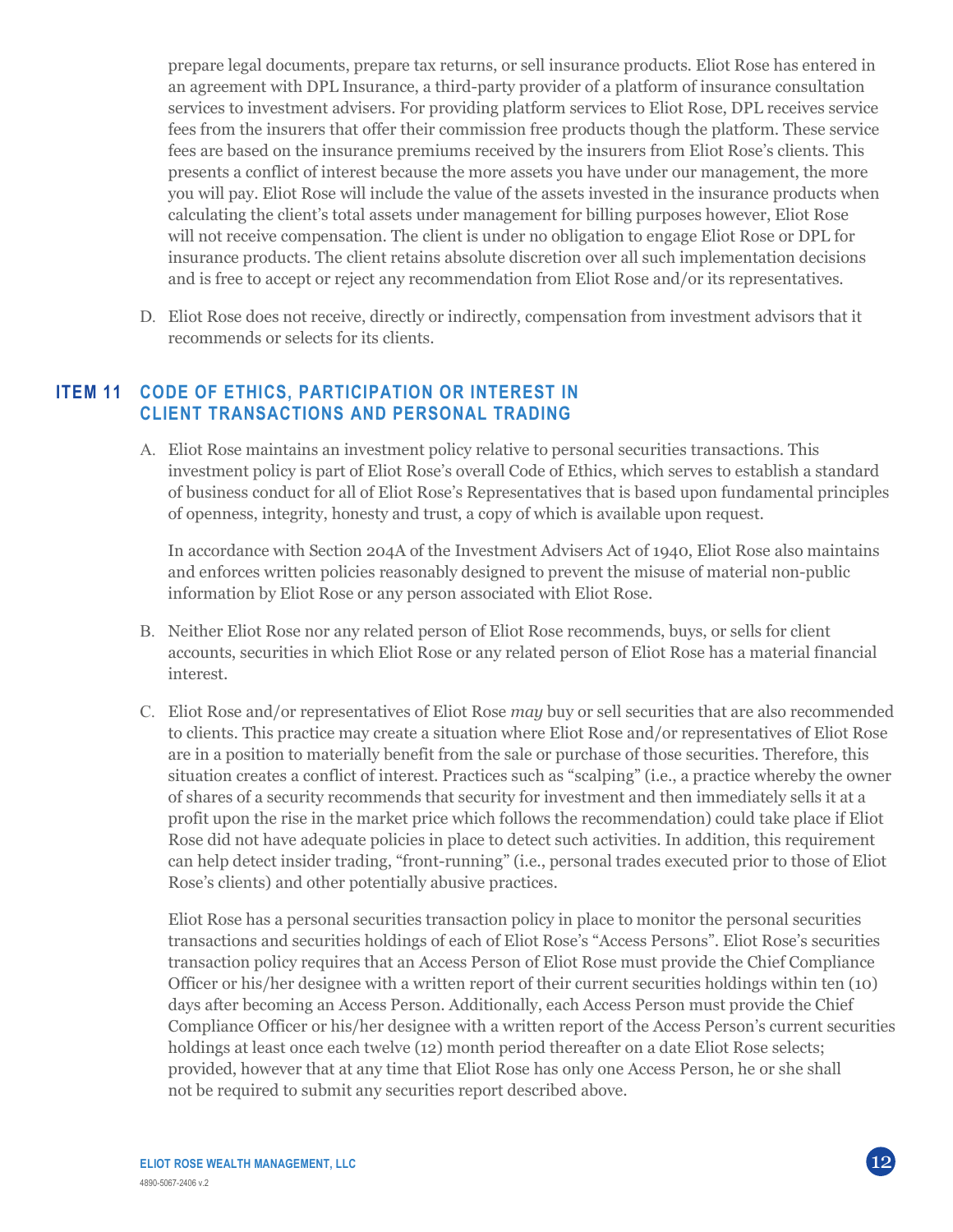D. Eliot Rose and/or representatives of Eliot Rose *may* buy or sell securities, at or around the same time as those securities are recommended to clients. This practice creates a situation where Eliot Rose and/or representatives of Eliot Rose are in a position to materially benefit from the sale or purchase of those securities. Therefore, this situation creates a conflict of interest. As indicated above in Item 11.C, Eliot Rose has a personal securities transaction policy in place to monitor the personal securities transaction and securities holdings of each of Eliot Rose's Access Persons.

## **ITEM 12 BROKERAGE PRACTICES**

A. In the event that the client requests that Eliot Rose recommend a broker-dealer/custodian for execution and/or custodial services (exclusive of those clients that may direct Eliot Rose to use a specific broker-dealer/custodian), Eliot Rose generally recommends that investment management accounts be maintained at *Schwab*. Prior to engaging Eliot Rose to provide investment management services, the client will be required to enter into a formal *Investment Advisory Agreement* with Eliot Rose setting forth the terms and conditions under which Eliot Rose shall manage the client's assets, and a separate custodial/clearing agreement with each designated broker-dealer/custodian.

Factors that Eliot Rose considers in recommending *Schwab* (or any other broker-dealer/custodian to clients) include historical relationship with Eliot Rose, financial strength, reputation, execution capabilities, pricing, research, and service. Although the commissions and/or transaction fees paid by Eliot Rose's clients shall comply with Eliot Rose's duty to obtain best execution, a client may pay a commission that is higher than another qualified broker-dealer might charge to effect the same transaction where Eliot Rose determines, in good faith, that the commission/transaction fee is reasonable. To the extent that a transaction fee will be payable by the client to broker-dealer/ custodian, the transaction fee shall be in addition to Registrant's investment advisory fee referenced in Item 5 above. To the extent that a transaction fee is payable, Registrant shall have a duty to obtain best execution for such transaction. However, that does not mean that the client will not pay a transaction fee that is higher than another qualified broker-dealer might charge to effect the same transaction where Registrant determines, in good faith, that the transaction fee is reasonable. In seeking best execution, the determinative factor is not the lowest possible cost, but whether the transaction represents the best qualitative execution, taking into consideration the full range of a broker-dealer's services, including the value of research provided, execution capability, transaction rates, and responsiveness. Accordingly, although Eliot Rose will seek competitive rates, it may not necessarily obtain the lowest possible commission rates for client account transactions. The brokerage commissions or transaction fees charged by the designated broker-dealer/custodian are exclusive of, and in addition to, Eliot Rose's investment management fee. Eliot Rose's best execution responsibility is qualified if securities that it purchases for client accounts are mutual funds that trade at net asset value as determined at the daily market close.

#### **Charles Schwab & Co., Inc.**

Eliot Rose may recommend that clients establish brokerage accounts with the Schwab Institutional division of *Schwab*, to maintain custody of clients' assets and to effect trades for their accounts. Eliot Rose is independently owned and operated and not affiliated with *Schwab*. *Schwab* provides Eliot Rose with access to its institutional trading and custody services, which are not typically available to *Schwab* retail investors. These services generally are available to independent investment advisors on an unsolicited basis, at no charge to them.

For Eliot Rose client accounts maintained in its custody, *Schwab* generally does not charge separately for custody but is compensated by account holders through commissions or other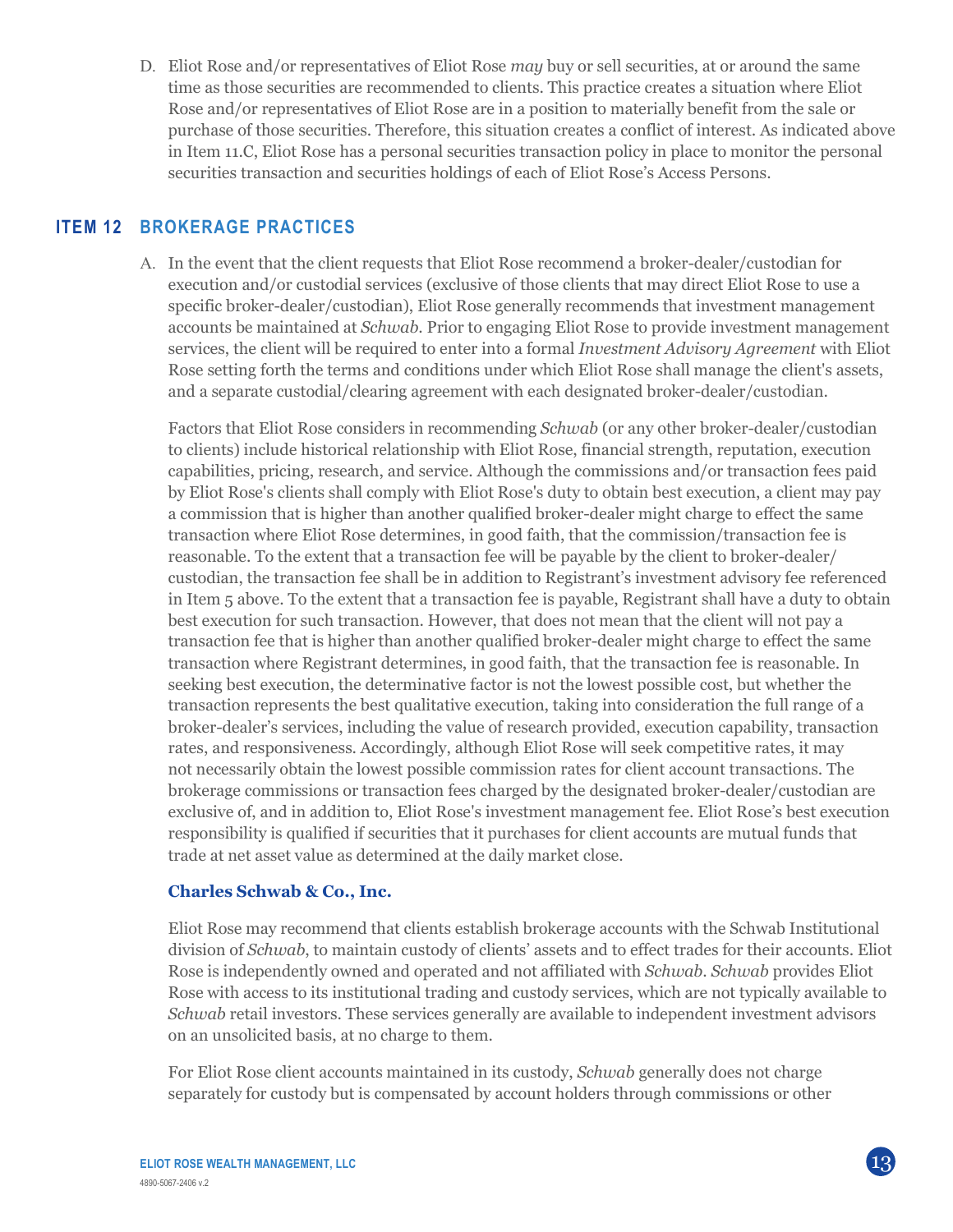transaction-related fees for securities trades that are executed through *Schwab* or that settle into *Schwab* accounts.

*Schwab* also makes available to Eliot Rose other products and services that benefit Eliot Rose but may not benefit its clients' accounts. Some of these other products and services assist Eliot Rose in managing and administering clients' accounts. These include software and other technology that provide access to client account data (such as trade confirmations and account statements), facilitate trade execution (and allocation of aggregated trade orders for multiple client accounts.), provide research, pricing information, and other market data, facilitate payment of Eliot Rose's fees from its clients' accounts, and assist with back-office functions, recordkeeping and other client reporting. Many of these services generally may be used to service all or a substantial number of Eliot Rose's accounts, including accounts not maintained at Schwab Institutional. Schwab Institutional also makes available to Eliot Rose other services intended to help Eliot Rose manage and further develop its business enterprise. These services may include consulting, publications, and conference on practice management, information technology, business succession, regulatory compliance, and marketing. In addition, *Schwab* may make available, arrange and/or pay for these types of services rendered to Eliot Rose by independent third parties Schwab Institutional may discount or waive fees it would otherwise charge for some of these services or pay all or part of the fees of a third-party providing these services to Eliot Rose. While as a fiduciary, Eliot Rose endeavors to act in its clients' best interests, Eliot Rose's recommendation that clients maintain their assets in accounts at *Schwab* may be based in part on the benefit to Eliot Rose of the availability of some of the foregoing products and services and not solely on the nature, cost or quality of custody and brokerage services provided by *Schwab*, which may create a potential conflict of interest.

*Eliot Rose's Chief Compliance Officer, Jason Eliot Siperstein, remains available to address any questions that a client or prospective client may have regarding the above arrangement and any corresponding conflict of interest such arrangement may create.*

### **Research and Additional Benefits**

Although not a material consideration when determining whether to recommend that a client utilize the services of a particular broker-dealer/custodian, Eliot Rose may receive from *Schwab* (or another broker-dealer/custodian) without cost (and/or at a discount) support services and/or products, certain of which assist Eliot Rose to better monitor and service client accounts maintained at such institutions. Included within the support services that may be obtained by Eliot Rose may be investment-related research, pricing information and market data, software and other technology that provide access to client account data, compliance and/or practice management-related publications, discounted or gratis consulting services, discounted and/or gratis attendance at conferences, meetings, and other educational and/or social events, marketing support, computer hardware and/or software and/or other products used by Eliot Rose in furtherance of its investment advisory business operations.

Eliot Rose's clients do not pay more for investment transactions effected and/or assets maintained at *Schwab* as a result of this arrangement. There is no corresponding commitment made by Eliot Rose to *Schwab* or any other entity to invest any specific amount or percentage of client assets in any specific mutual funds, securities or other investment products as a result of the above arrangement. *Eliot Rose's Chief Compliance Officer, Jason Eliot Siperstein, remains available to address any questions that a client or prospective client may have regarding the above arrangement and any corresponding conflict of interest.*

Eliot Rose does not receive referrals from broker-dealers.

Eliot Rose recommends that its clients utilize the brokerage and custodial services provided by *Schwab*. The Firm generally does not accept directed brokerage arrangements (but could make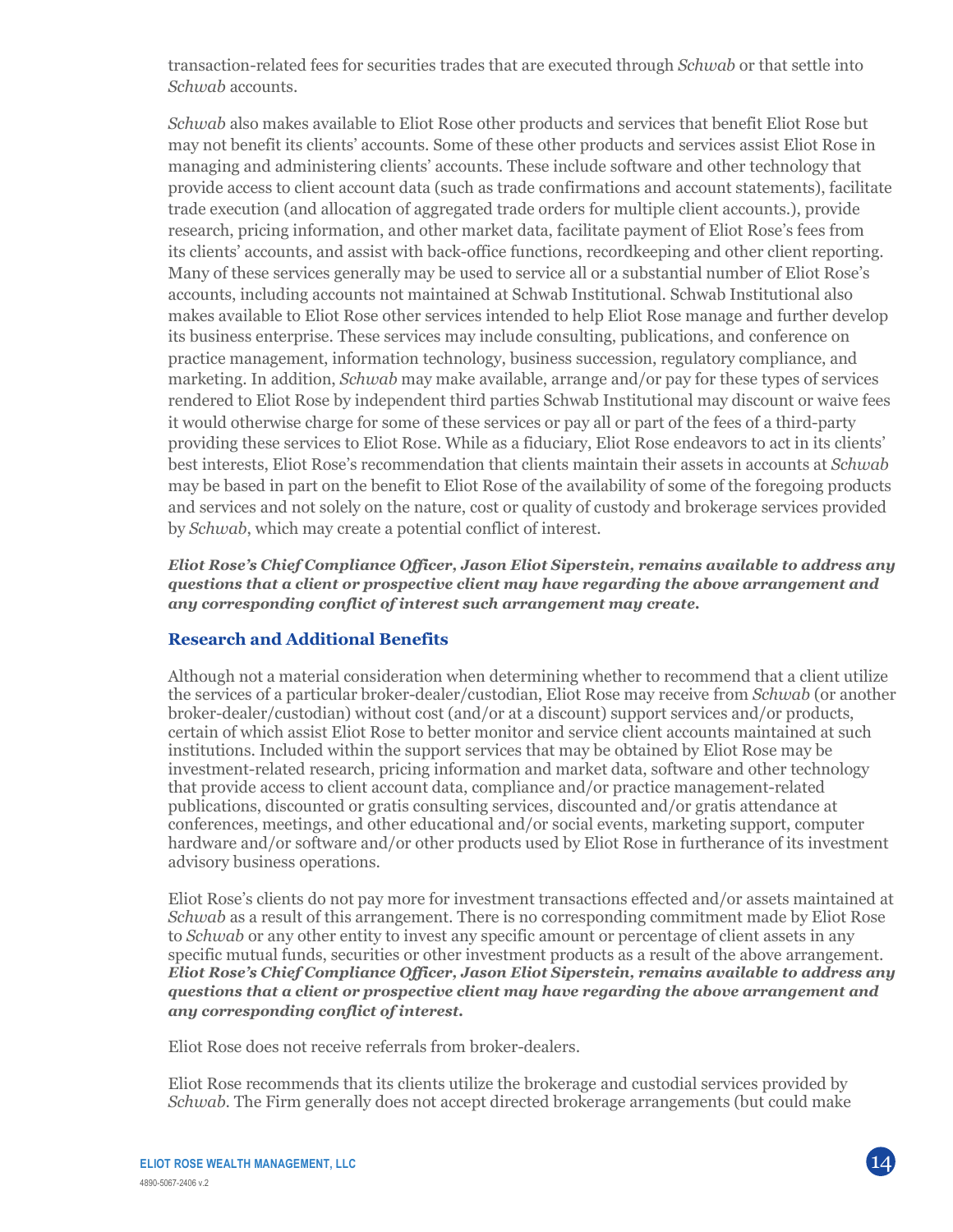exceptions). A directed brokerage arrangement arises when a client requires that account transactions be effected through a specific broker-dealer/custodian, other than one generally recommended by Registrant (i.e., *Schwab*). In such client directed arrangements, the client will negotiate terms and arrangements for their account with that broker-dealer, and Eliot Rose will not seek better execution services or prices from other broker-dealers or be able to "batch" the client's transactions for execution through other broker-dealers with orders for other accounts managed by Eliot Rose. As a result, client may pay higher commissions or other transaction costs or greater spreads, or receive less favorable net prices, on transactions for the account than would otherwise be the case.

**Please Note**: In the event that the client directs Eliot Rose to effect securities transactions for the client's accounts through a specific broker-dealer, the client correspondingly acknowledges that such direction may cause the accounts to incur higher commissions or transaction costs than the accounts would otherwise incur had the client determined to effect account transactions through alternative clearing arrangements that may be available through Eliot Rose. Higher transaction costs adversely impact account performance. **Please Also Note:** Transactions for directed accounts will generally be executed following the execution of portfolio transactions for non-directed accounts.

#### *Eliot Rose's Chief Compliance Officer, Jason Eliot Siperstein, remains available to address any questions that a client or prospective client may have regarding the above arrangement.*

B. Eliot Rose recommends that its clients utilize the brokerage and custodial services provided by *Schwab*. To the extent that Eliot Rose provides investment management services to its clients, the transactions for each client account generally will be effected independently, unless Eliot Rose decides to purchase or sell the same securities for several clients at approximately the same time. Eliot Rose may (but is not obligated to) combine or "bunch" such orders to obtain best execution, to negotiate more favorable commission rates or to allocate equitably among Eliot Rose's clients differences in prices and commissions or other transaction costs that might have been obtained had such orders been placed independently. Under this procedure, transactions will be averaged as to price and will be allocated among clients in proportion to the purchase and sale orders placed for each client account on any given day. Eliot Rose shall not receive any additional compensation or remuneration as a result of such aggregation.

## **ITEM 13 REVIEW OF ACCOUNTS**

- A. For those clients to whom Eliot Rose provides investment supervisory services, account reviews are conducted on an ongoing basis by Eliot Rose's Principals and/or representatives. All investment supervisory clients are advised that it remains their responsibility to advise Eliot Rose of any changes in their investment objectives and/or financial situation. All clients (in person or via telephone) are encouraged to review financial planning issues (to the extent applicable), investment objectives and account performance with Eliot Rose on an annual basis.
- B. Eliot Rose may conduct account reviews on an other than periodic basis upon the occurrence of a triggering event, such as a change in client investment objectives and/or financial situation, market corrections and client request.
- C. Clients are provided with written transaction confirmation notices and regular written summary account statements directly from the broker-dealer/custodian and/or program sponsor for the client accounts on a monthly basis. Eliot Rose may also provide a written periodic report summarizing account activity and performance.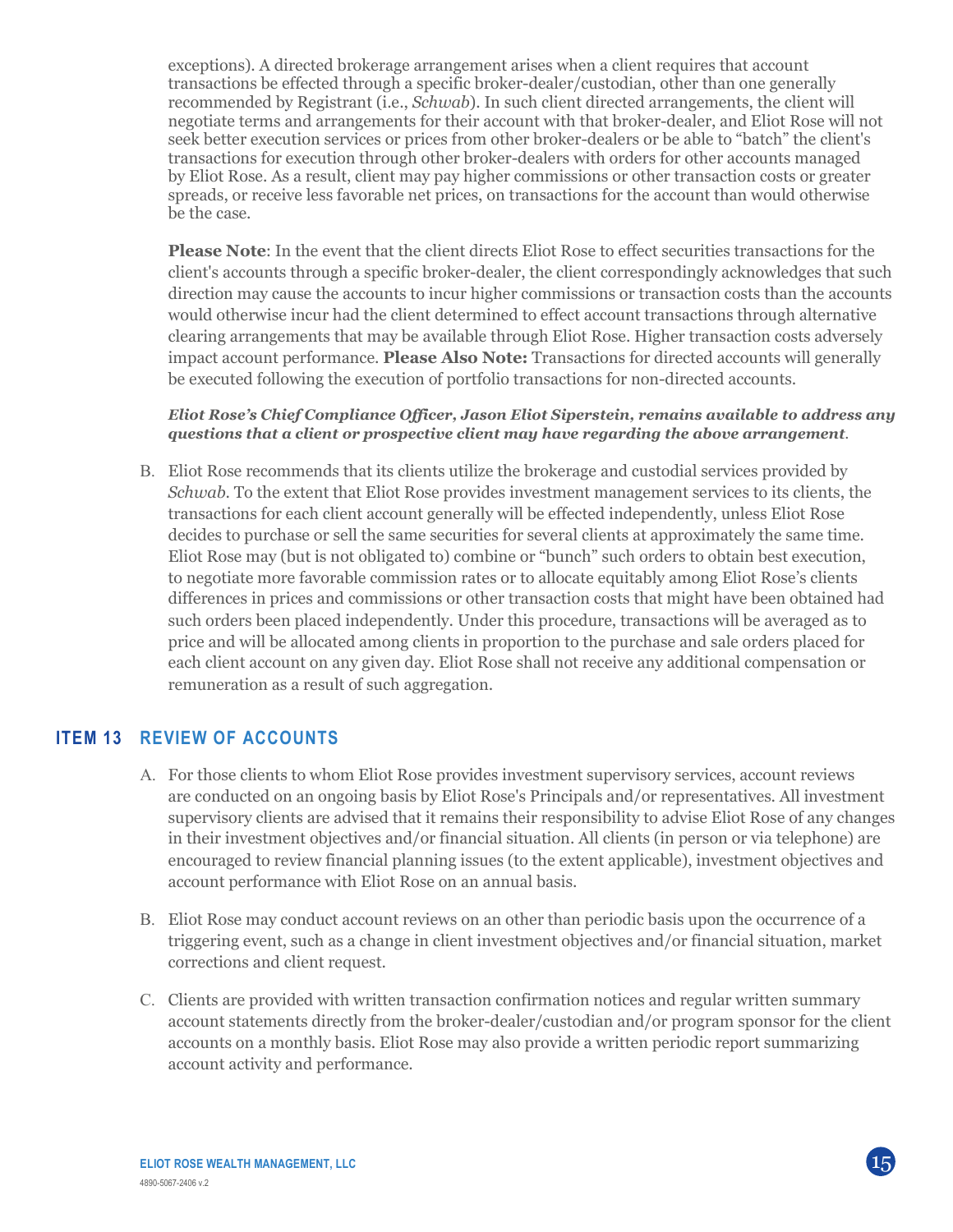## **ITEM 14 CLIENT REFERRALS AND OTHER COMPENSATION**

A. As referenced in Item 12 above, Eliot Rose receives an economic benefit from *Schwab*. Eliot Rose, without cost (and/or at a discount), may receive support services and/or products from *Schwab*.

Eliot Rose's clients do not pay more for investment transactions effected and/or assets maintained at *Schwab* as a result of this arrangement. There is no corresponding commitment made by Eliot Rose to *Schwab* or any other entity to invest any specific amount or percentage of client assets in any specific mutual funds, securities or other investment products as a result of the above arrangement.

B. As indicated at Item 12 above, Registrant can receive from *Schwab* (and others) without cost (and/or at a discount), support services and/or products. Registrant's clients do not pay more for investment transactions effected and/or assets maintained at *Schwab* (or any other institution) as result of this arrangement. There is no corresponding commitment made by Registrant to *Schwab*, or to any other entity, to invest any specific amount or percentage of client assets in any specific mutual funds, securities or other investment products as the result of the above arrangement.

*ANY QUESTIONS: Registrant's Chief Compliance Officer, Jason Eliot Siperstein, remains available to address any questions that a client or prospective client may have regarding the above arrangement and the corresponding conflict of interest presented by such arrangement.*

Registrant does not maintain solicitor arrangements/pay referral fee compensation to nonemployees for new client introductions.

# **ITEM 15 CUSTODY**

Eliot Rose has written authorization from each client to deduct its advisory fee from the client account and shall have the ability to have its advisory fee for each client debited by the custodian on a quarterly basis. Eliot Rose provides the custodian of each client account a written notice of the advisory fee to be deducted from each client's account. Clients are provided, at least quarterly, with written transaction confirmation notices and regular written summary account statements directly from the brokerdealer/custodian and/or program sponsor for the client accounts. Eliot Rose may also provide a written periodic report summarizing account activity, account performance and the formula used to calculate the investment advisory fee.

To the extent that Eliot Rose provides clients with periodic account statements or reports, the client is urged to compare any statement or report provided by Eliot Rose with the account statements received from the account custodian. The account custodian does not verify the accuracy of Eliot Rose's advisory fee calculation.

*Eliot Rose's Chief Compliance Officer, Jason Eliot Siperstein, remains available to address any questions that a client or prospective client may have regarding custody-related issues.*

### **ITEM 16 INVESTMENT DISCRETION**

The client can determine to engage Eliot Rose to provide investment advisory services on a discretionary basis. Prior to Eliot Rose assuming discretionary authority over a client's account, the client shall be required to execute an *Investment Advisory Agreement*.

Clients who engage Eliot Rose on a discretionary basis may, at any time, impose restrictions, **in writing**, on Eliot Rose's discretionary authority (i.e. limit the types/amounts of particular securities purchased for